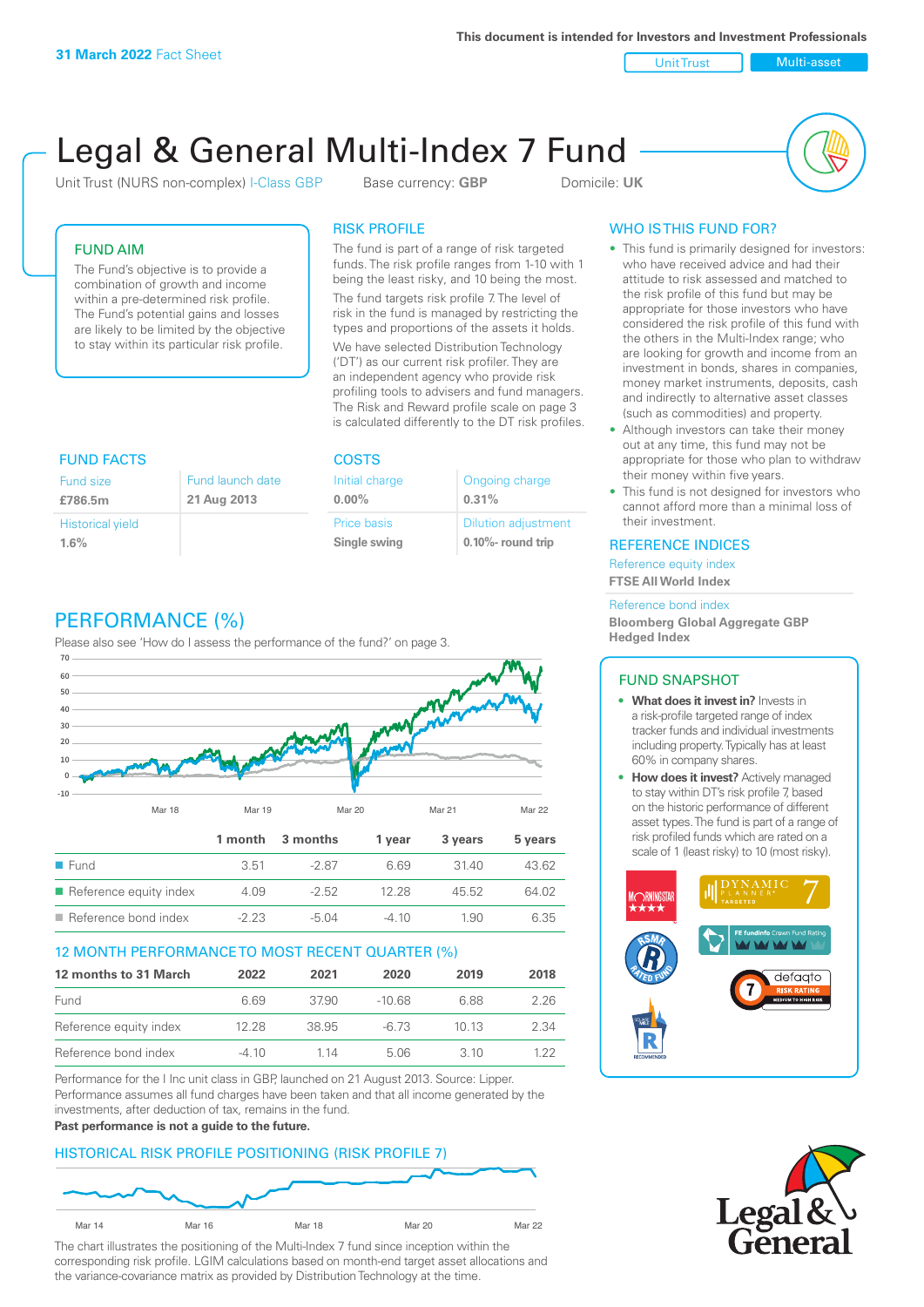# Legal & General Multi-Index 7 Fund

Unit Trust (NURS non-complex) I-Class GBP

# PORTFOLIO BREAKDOWN

All data source LGIM unless otherwise stated. Totals may not sum due to rounding.





#### FUND MANAGERS

The fund managers have responsibility for managing the multi-index fund range. They are part of the Multi-Asset Funds (MAF) team in LGIM. This team focuses on designing and managing multi-asset funds that are tailored to match the specific objectives of various client types. The team sits within a wider Asset Allocation team which combines both depth of experience with a broad range of expertise from different fields, including fund management, investment consulting and risk management roles.

# TOP 10 HOLDINGS (%)

| <b>L&amp;G US Index Trust</b>          | 20.8 |
|----------------------------------------|------|
| <b>L&amp;G UK Index Trust</b>          | 13.5 |
| L&G Global Emerging Markets Index Fund | 13.3 |
| L&G European Index Trust               | 9.3  |
| L&G Japan Index Trust                  | 8.5  |
| <b>L&amp;G Pacific Index Trust</b>     | 6.0  |
| L&G UK Mid Cap Index Fund              | 5.5  |
| Cash                                   | 3.5  |
| L&G Artificial Intelligence ETF        | 2.5  |
| L&G Frontier Markets Equity Fund       | 2.0  |